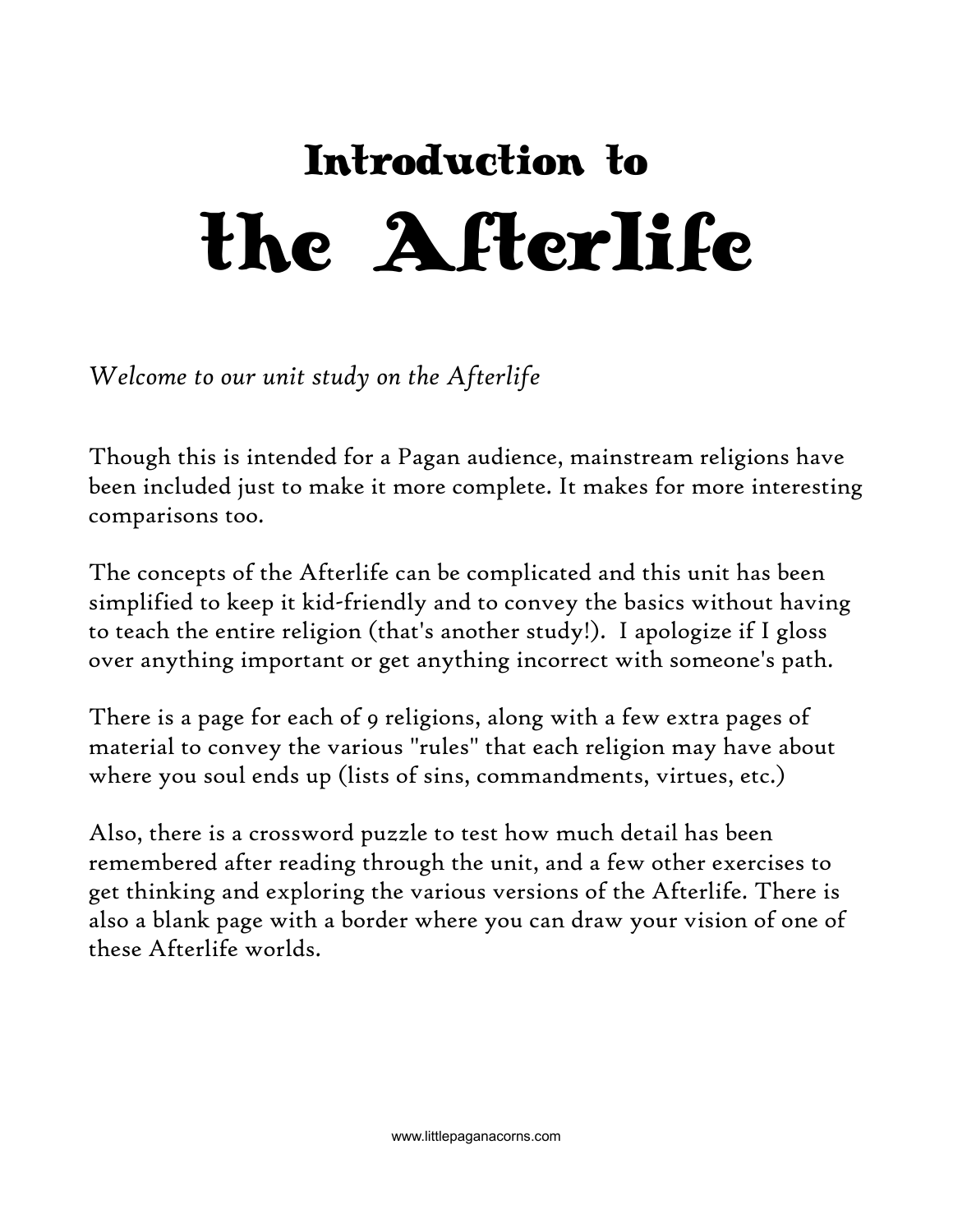



There is a whole world in the Norse version of the afterlife, including a number of places, halls and characters.

Asgard is the land of the Gods, and each of the major deities has a hall there. Souls of the various honored dead go to the different

halls to spend eternity feasting, drinking and doing combat with their fellow fallen.

Those who die in battle have their souls collected by the Valkyries, and taken to Asgard where some go to Valhalla (Odin's hall) and some go to Folkvangr (Freya's hall).

What about those who die of old age, illness or accidents? Unfortunately, those souls go to Hel's realm of Helheim which is dark, cold and not that much fun.

It's not really a matter of how you *lived*, but more about how you *die* that determines where you end up in the afterlife. That doesn't mean that the Norse didn't have any moral guidelines though. The "nine noble virtues" are one example of how they saw honourable living.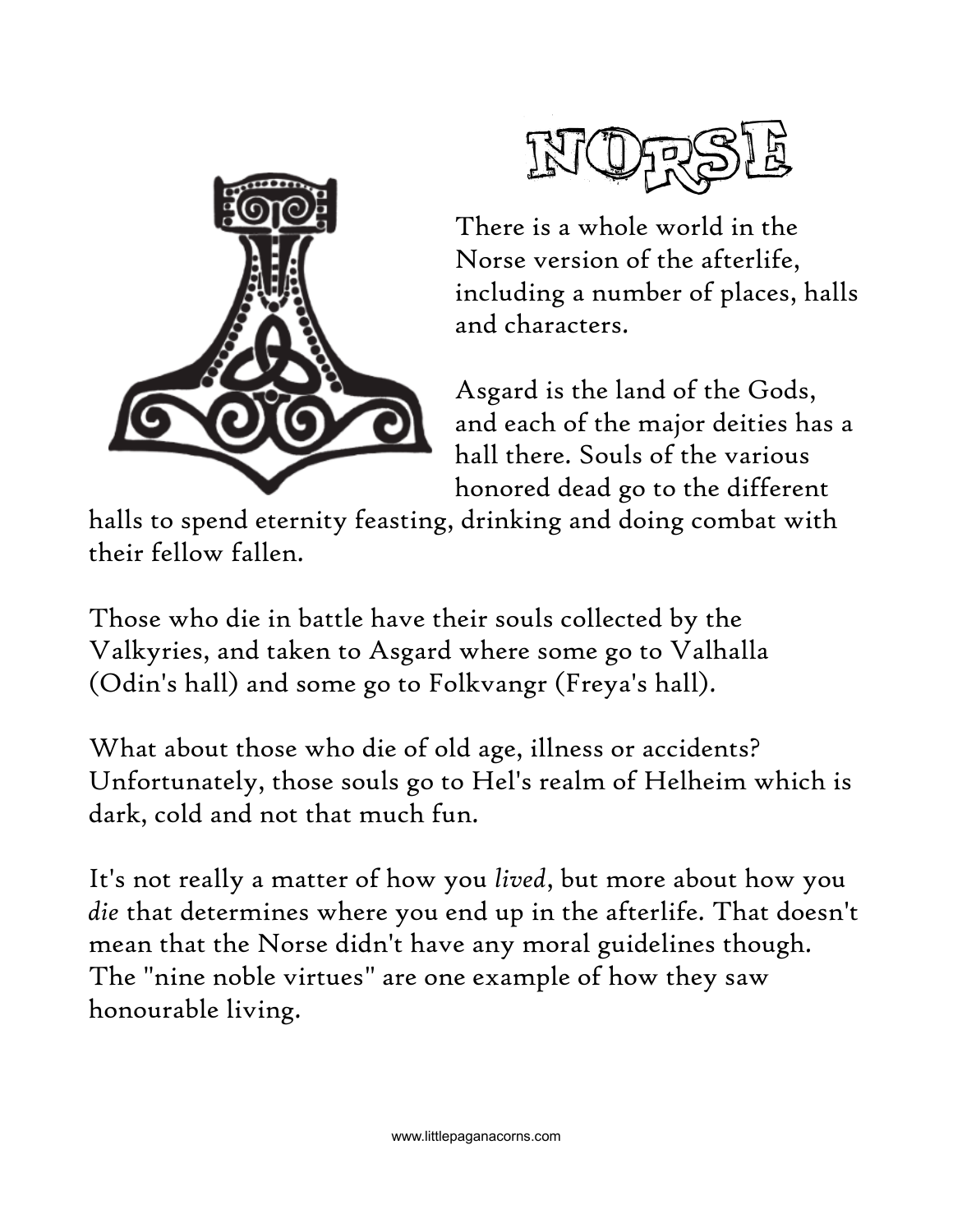### Nine Noble Virtues

Courage

Truth

Honor

Fidelity

Discipline

Hospitality

Industriousness

Self-Reliance

Perseverance

### FRHMR·FF·THM·HRFXF+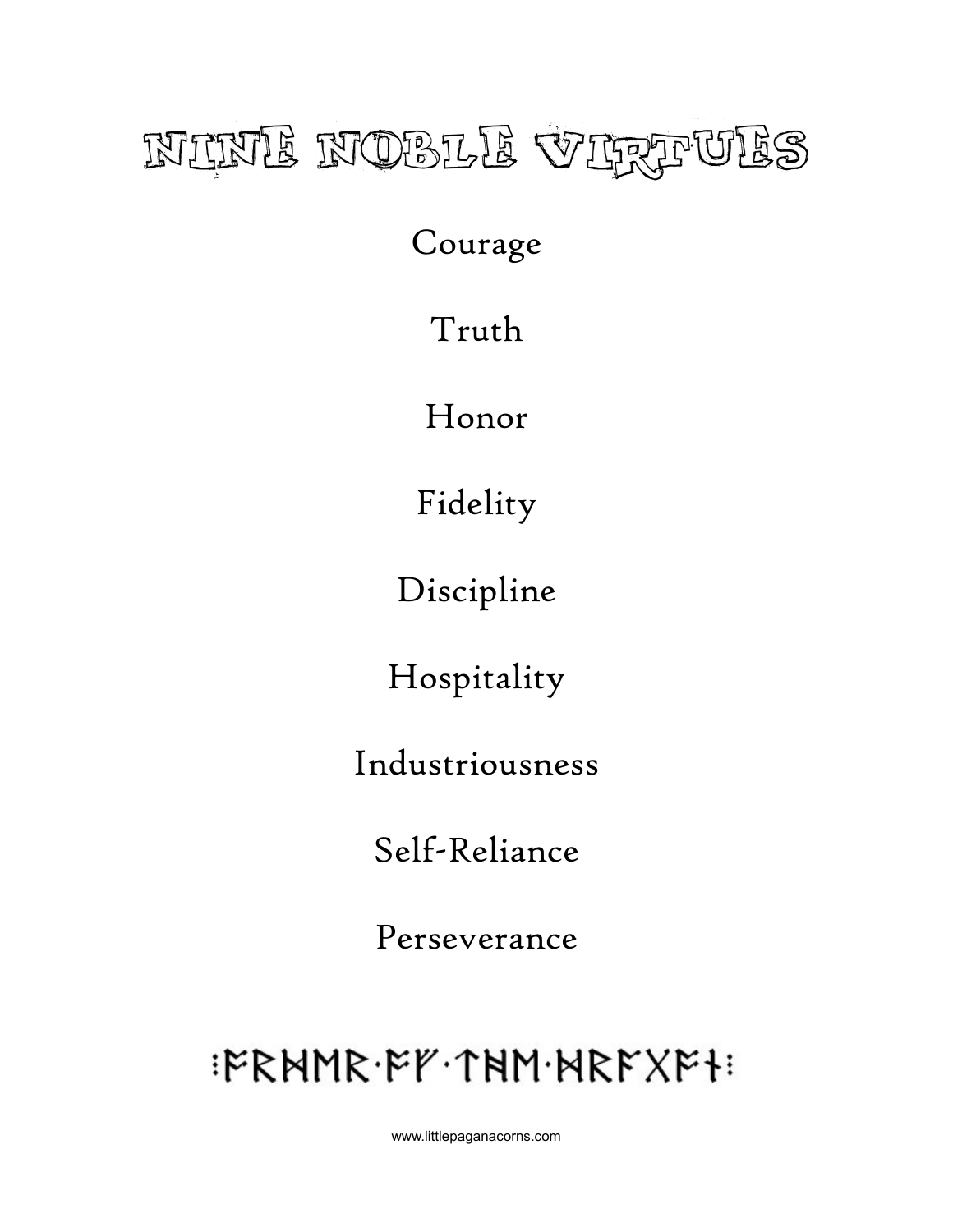

Celtic

The Celts weren't just one people. This means the Irish, the Welsh, Gauls and the ancient British. So they didn't all believe exactly the same things about the afterlife.

They weren't exactly people who wrote things down a lot either. That means we don't know 100% what their ideas about the afterlife were.

Celts were usually buried will all kinds of important goods and wealth, and it's believed that they went to a fine land of the Otherworld after they died. The stuff they were buried with would be used when they arrived.

But some say that Celtic people also believed in reincarnation, though probably not as something that happened to everyone. Sometimes people were reborn to help the living, and sometimes other spirits (the fae, or Sidhe) came from the Otherworld.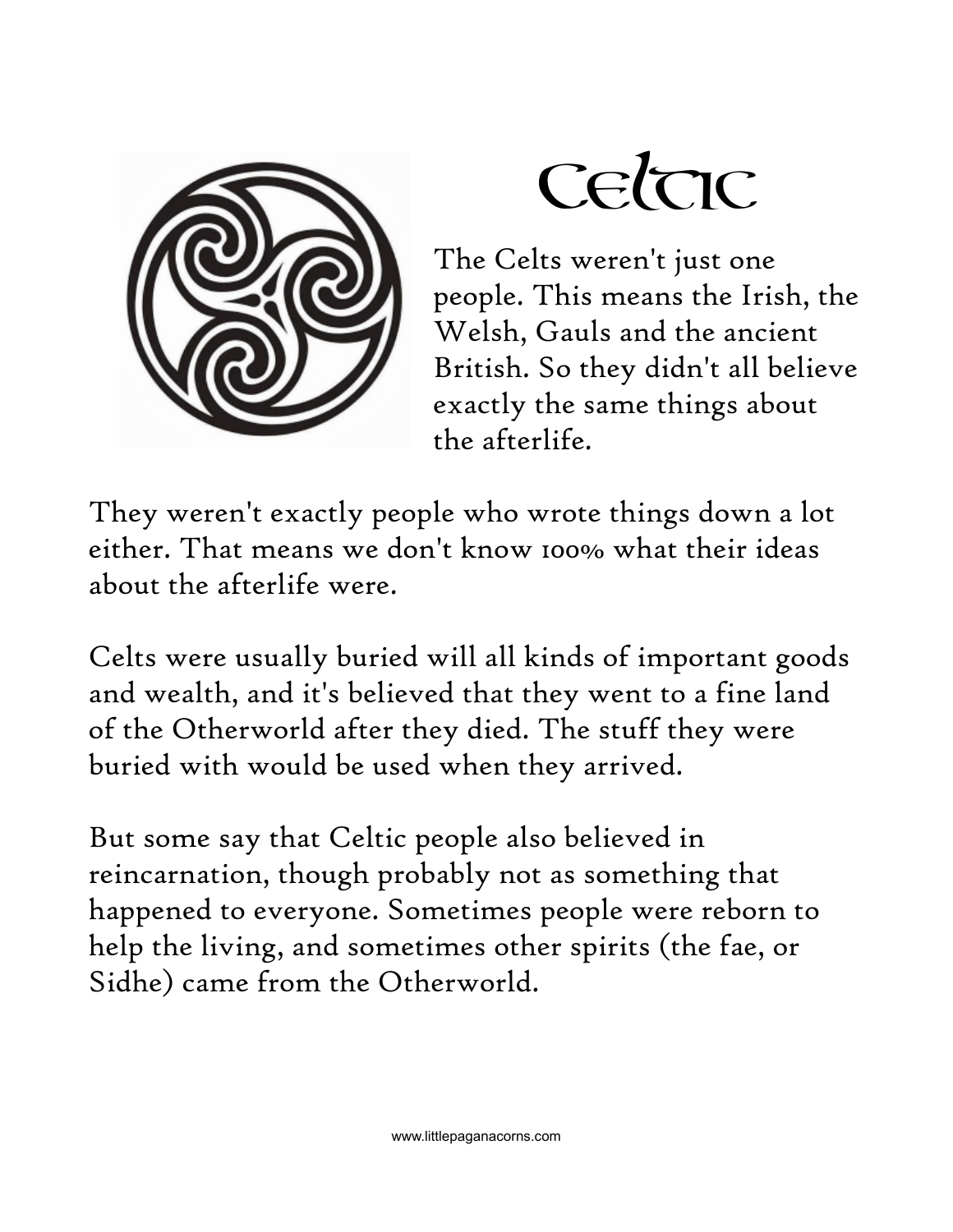

# Islam

In Islam, your soul doesn't head off to the Afterlife right after you die like most other religions believe. You wait patiently in your grave until the Day of Judgement when everyone will be sorted up between the rewards of Jannah and the fiery punishment of

Jahannam.

You go to heaven if you have performed enough good deeds in your lifetime. Non-muslims are destined for Jahannam no matter how they live, as are any Muslims who didn't live a good life. But the Muslims are not left there permanently. They can work their way up to Heaven after a period of suffering.

Jannah is your typical paradise, filled with delights with many descriptions of beautiful garden surroundings and delicious foods.

The holy book of Islam (the Quran) states there are 7 major sins, and about 70 lesser ones. These are the things you need to avoid though performing good actions can help counter-act the sins you do commit. Regardless of how you live your life, it's up to the judgement of Allah where in the Afterlife you end up.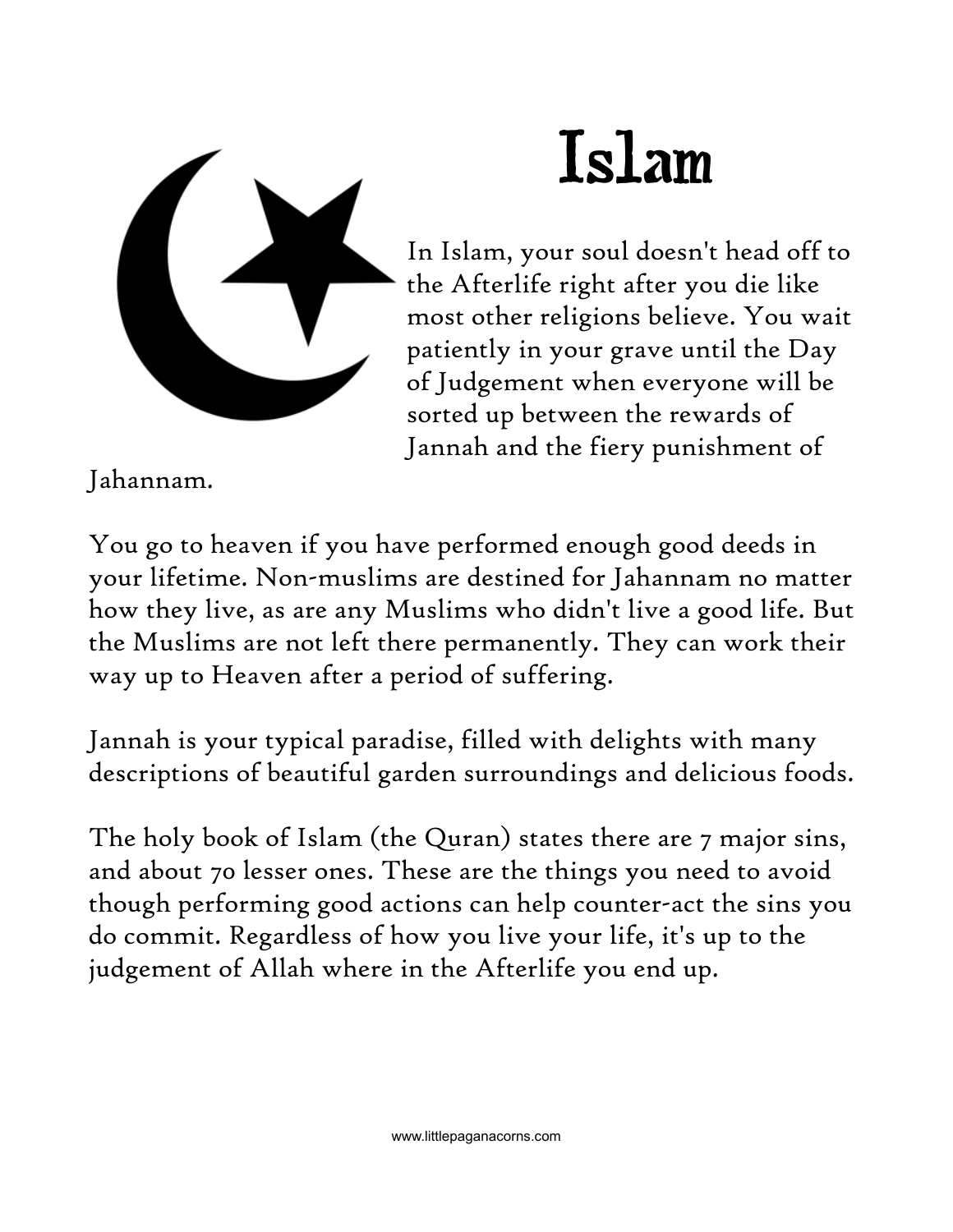## Seven Major Sins

Associating anything with the worship of Allah (God)

Practising magick

Collecting interest on loaned money

Killing without just cause

Dealing unfairly with the property of an orphan

Running away from battle

Falsely accusing women of acting immorally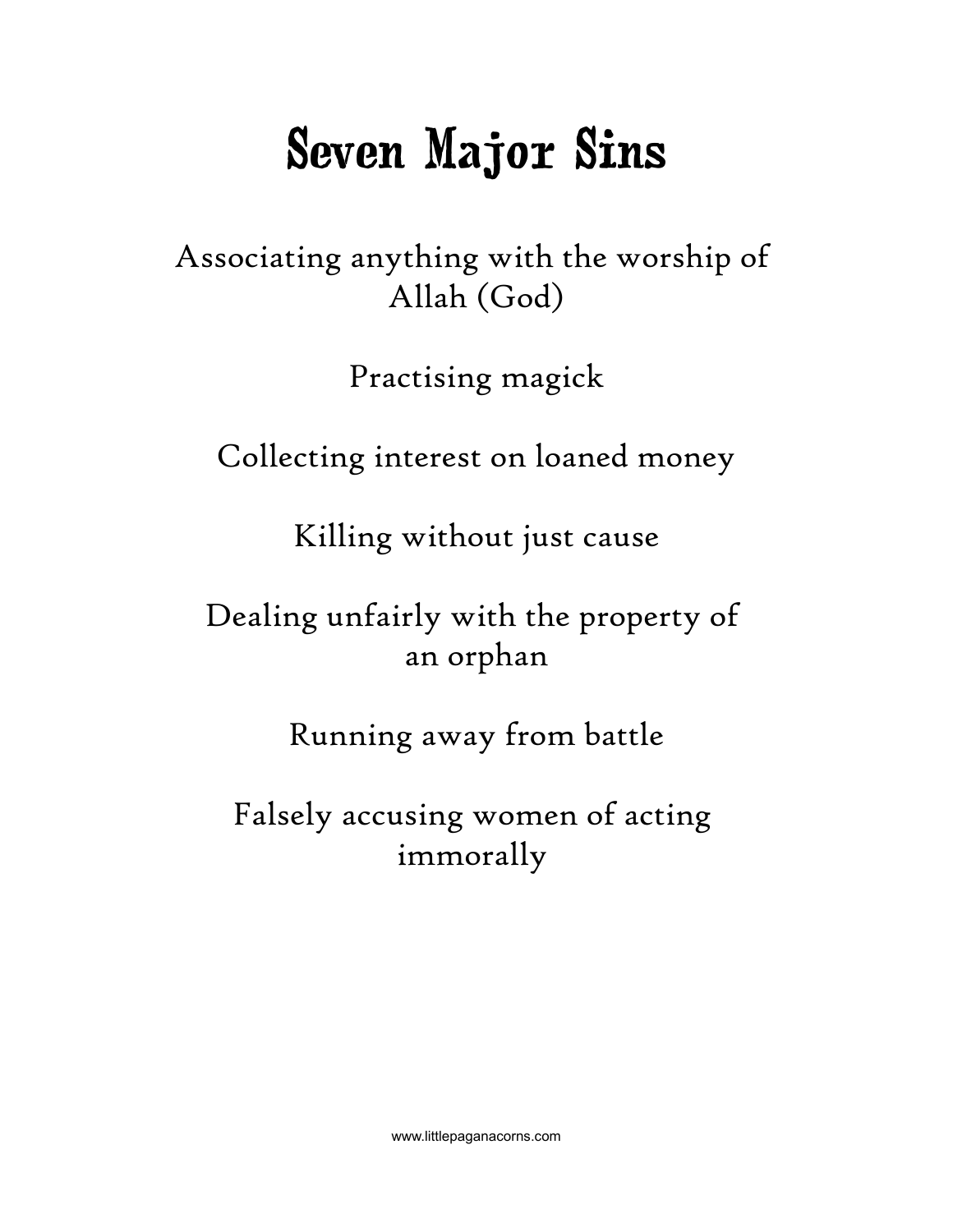Egyptian

I'm pretty sure that you already know how important the afterlife was to the ancient Egyptians. But still, let's talk about what they believed in a bit more detail.

Your body and belongings were all part

of your life after death, which is why wealthy Pharoahs kept such huge tombs filled with wealth, weapons, furniture and even clothing. The same idea applied to the body, so it was preserved as a mummy. The heart would be left in place, so that Osiris could weigh it.

When you died, your heart would be weighed on a scale against the feather of Ma'at by the god Osiris. If your heart was pure and lighter than the feather, you get to go on to the afterlife. If not, it was tossed to Ammit and eaten.

At this time, you were further judged with 42 "negative confessions" where you would have to declare 42 things you didn't do in life (like "I did not steal" or "I did not lie").

All of this takes place in the Duat, the land of the Dead but that is not the same thing as the Egyptian afterlife. Once you pass the tests, you simply would go on to the next life, it wasn't considered another place really. The Duat is also the place where the sun went after it set, but that's another story.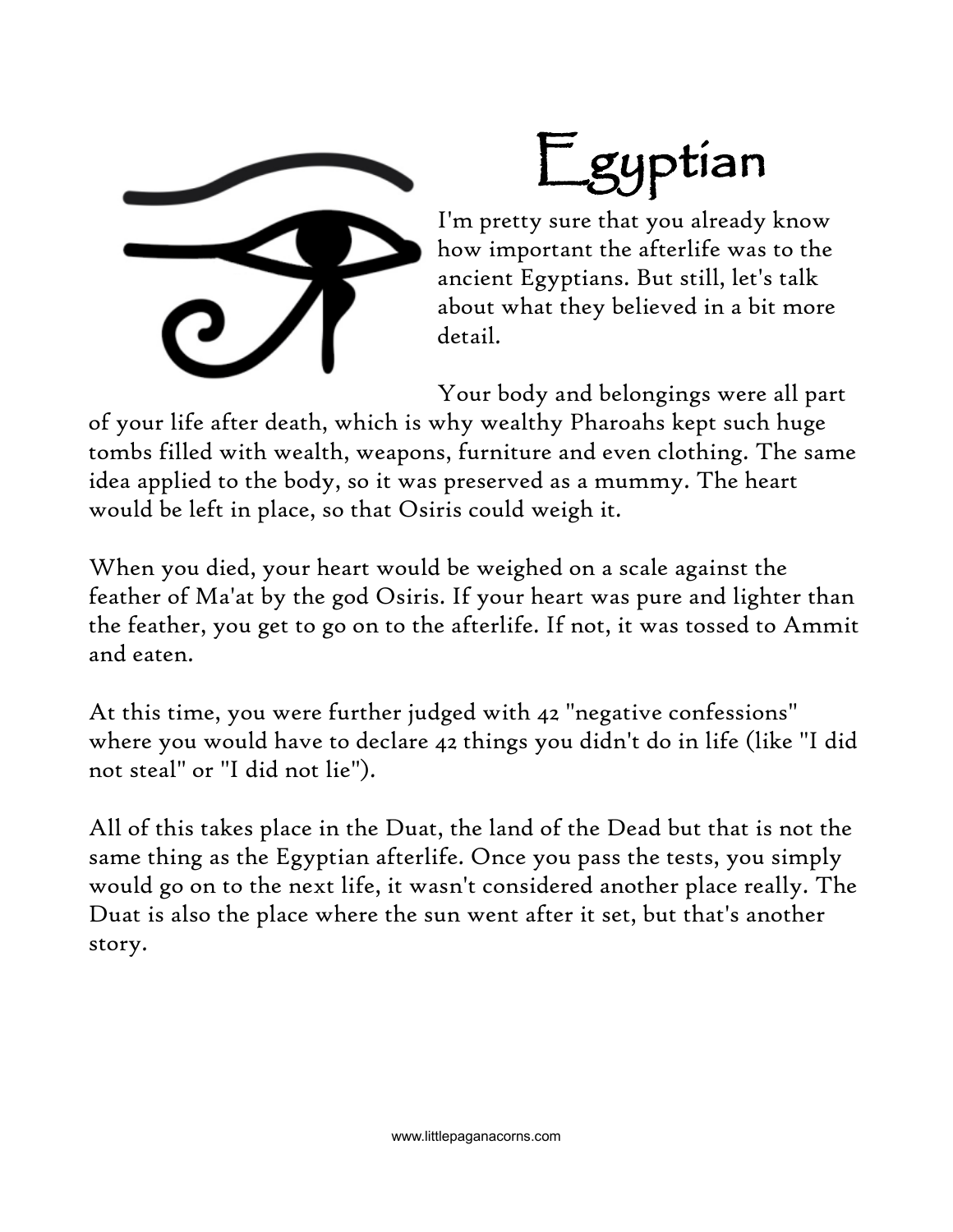### 42 Negative Confessions

- 1. I have not committed sin.
- 2. I have not committed robbery with violence.
- 3. I have not stolen.
- 4. I have not slain men or women.
- 5. I have not stolen food.
- 6. I have not swindled offerings.
- 7. I have not stolen from God/Goddess.
- 8. I have not told lies.
- 9. I have not carried away food.
- 10. I have not cursed.
- 11. I have not closed my ears to truth.
- 12. I have not committed adultery.
- 13. I have not made anyone cry.
- 14. I have not felt sorrow without reason.
- 15. I have not assaulted anyone.
- 16. I am not deceitful.
- 17. I have not stolen anyone's land.
- 18. I have not been an eavesdropper.
- 19. I have not falsely accused anyone.
- 20. I have not been angry without reason.
- 21. I have not seduced anyone's wife.
- 22. I have not polluted myself.
- 23. I have not terrorized anyone.
- 24. I have not disobeyed the Law.
- 25. I have not been exclusively angry.
- 26. I have not cursed God/Goddess.
- 27. I have not behaved with violence.
- 28. I have not caused disruption of peace.
- 29. I have not acted hastily or without thought.
- 30. I have not overstepped my boundaries of concern.
- 31. I have not exaggerated my words when speaking.
- 32. I have not worked evil.
- 33. I have not used evil thoughts, words or deeds.
- 34. I have not polluted the water.
- 35. I have not spoken angrily or arrogantly.
- 36. I have not cursed anyone in thought, word or deeds.
- 37. I have not placed myself on a pedestal.
- 38. I have not stolen what belongs to God/Goddess.
- 39. I have not stolen from or disrespected the deceased.
- 40. I have not taken food from a child.
- 41. I have not acted with insolence.
- 42. I have not destroyed property belonging to God/Goddess

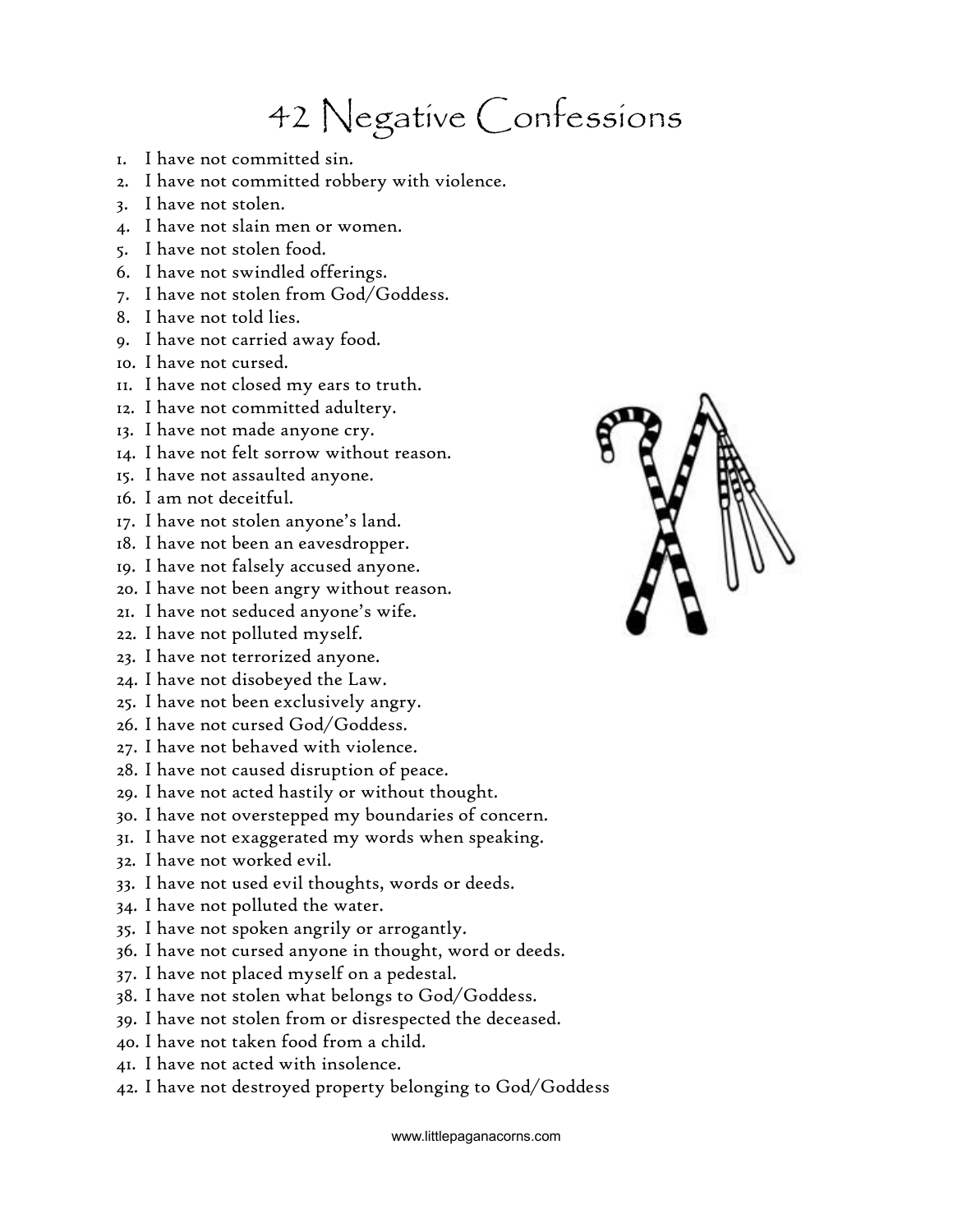

## $G$ reek

The ancient Greeks were another people who had a big landscape of places and characters in their afterlife world.

Several rivers run through the underworld, like the famous river Styx. The dead were buried with a coin, so they could pay Charon the ferryman to get across the river. Once on the other side, the main

entrance was guarded by the great 3-headed dog, Cerberus.

From there, the *really* bad souls went to Tartarus for punishment, and the *really* good souls went to the Elysian Fields. Most people were somewhere in between, and just went to the Asphodel Meadows. The entire realm of the Underworld was ruled by Hades, brother to Zeus and Poseidon.

Life went on in the Underworld, pretty much like it did before you died. Other than the punishment of Tartarus, not much happened. Souls just sort of existed, without purpose or activity. The Greeks didn't believe in any eternal rewards after death. Your soul simply *was*. As long as you weren't facing punishment in Tartarus, that's all that mattered.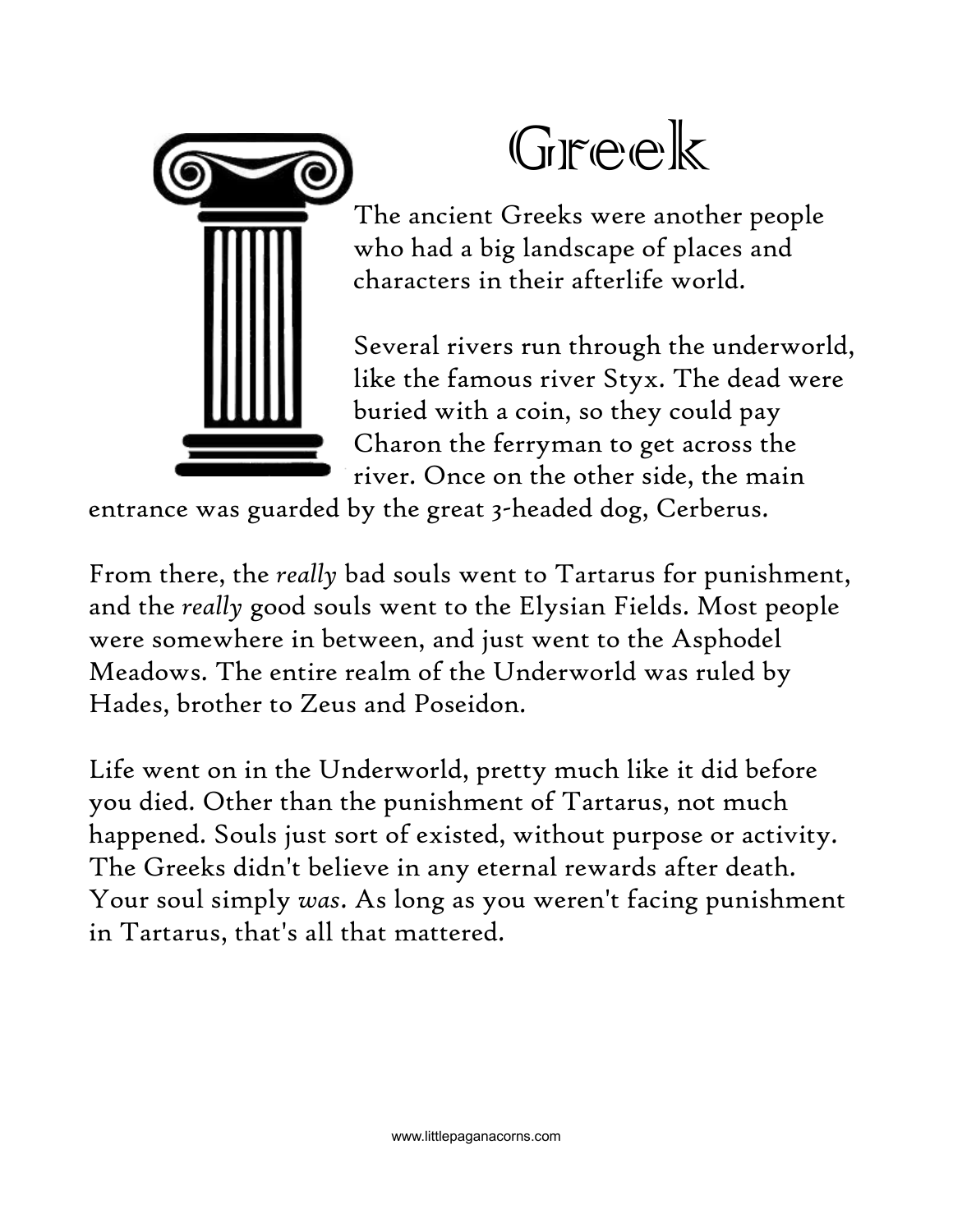# Buddhist & Hindu



Buddhism and Hinduism are two of the few faiths that doesn't believe in any sort of *place* in the Afterlife.

In both faiths, we are reincarnated after death to live another lifetime on this Earth. Each life is intended to bring us more lessons to grow, learn and gain more wisdom with each go around.

Our actions during our life will influence how our next life goes, and this is called Karma. We can gain either good or bad Karma, depending on the things we do.

For Buddhists, there isn't really punishment for doing bad things, just that we'll be given different lessons based on the things we still need to learn after our life is over. Hindus do feel that we can bring suffering on ourselves in the next life if we do bad things in this one.

Eventually, your soul is fully enlightened, and from there you are released from the cycle of reincarnation to join with the energy of the Universe. For Buddhists, this is Nirvana and the Hindus call it moksha.

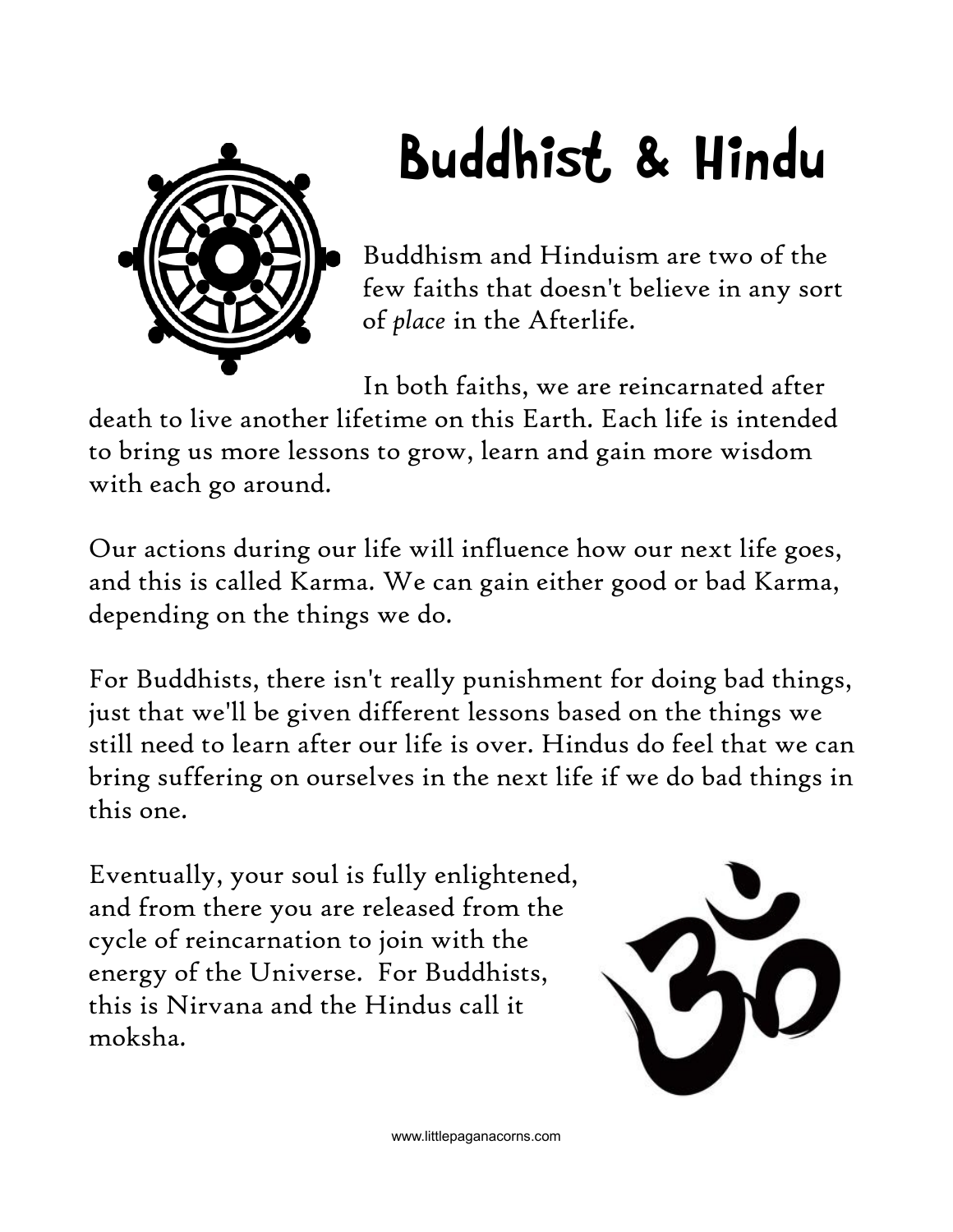

Wiccan

Wicca is the only religion in this unit that isn't really tied to any historic culture, and it doesn't have a set-instone set of beliefs of an Afterlife.

That means that not all Wiccans believe in the same thing. If you are

following a Wiccan path but worship the Greek Gods, you might believe in the Greek version of the Afterlife for example.

A common Afterlife belief across many variations of Wicca is reincarnation. Details can vary, just like Wiccans can vary. Basically, we are born into a new life after death to continue growing and learning. A lot like the Buddhist or Hindu view.

Another popular part of the Wiccan Afterlife is the Summerlands. Some believe that it is a paradise that we go to immediately after we die, and can be reunited with loved ones. After relaxing there for a while, your soul can be ready to be reborn into its next life.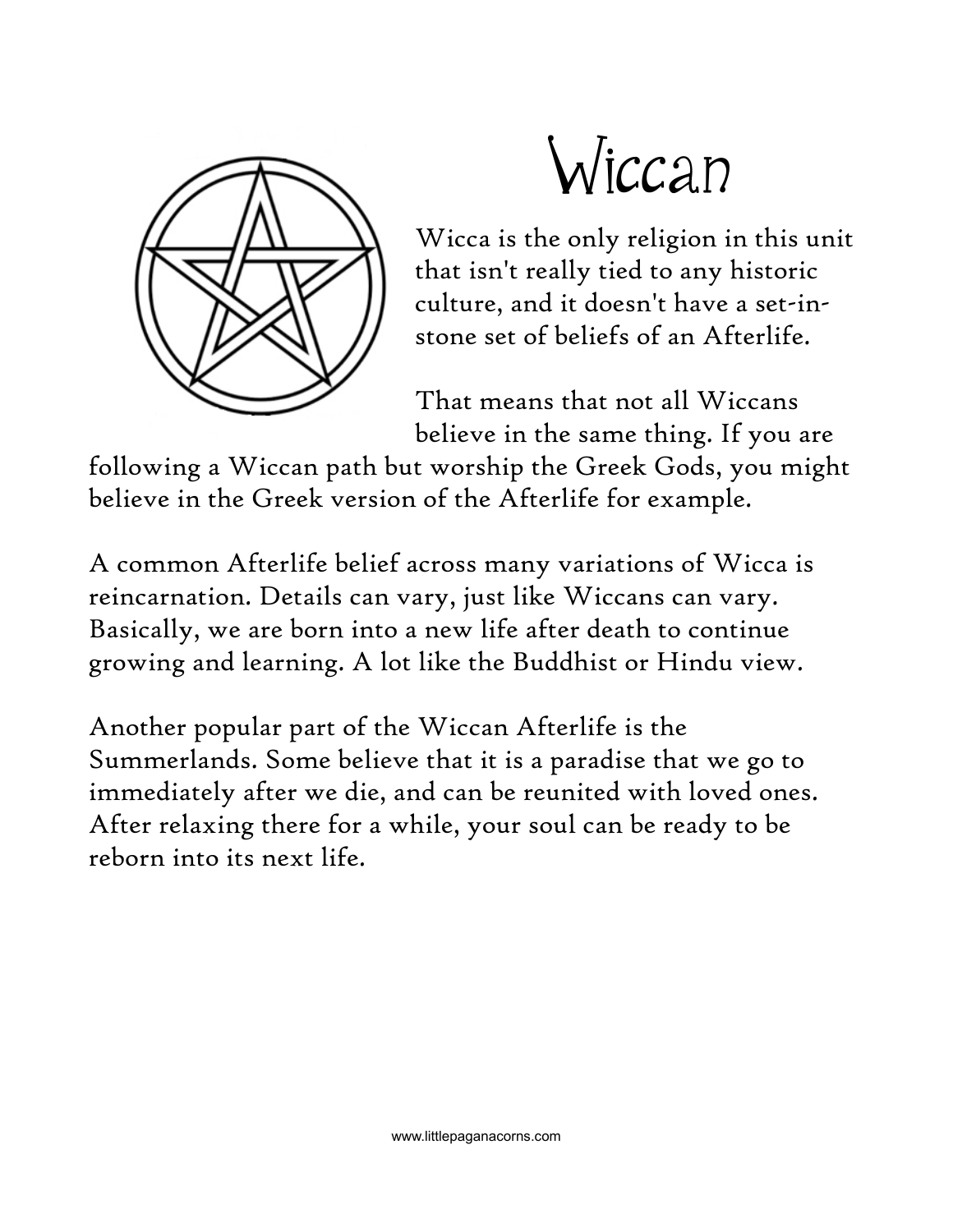

# CHRISTIAN

Christian ideas about the Afterlife are generally pretty well known since it's one of those mainstream religions that people are familiar with.

After you die, you either go to Heaven for eternal reward with God or to Hell for punishment. How it's decided which way you go isn't all that clear. There isn't any

complicated geography in either place, and no real cast of characters either. God rules over Heaven (along with his angels) and Satan rules in  $He$ ll.

If you believe that Jesus in your saviour and ask for forgiveness of your sins, then you will go to heaven when you die regardless of the things you have done. Otherwise, you go to Hell for punishment (they got the name from the Norse Goddess Hel, in case it sounds familiar).

Unlike most other views of the Afterlife, Christians put a much bigger focus on what you believe rather than how you've lived during your life. Sins are simply forgiven if you ask, and there are no penalties for doing bad things. What things are bad things? It depends on how strictly you follow the teachings of the Bible. There can be *hundreds* of sins, though most people would agree that the rules of the 10 Commandments are the really important ones.

Catholics (a certain kind of Christianity) also believe in Purgatory. That's the place you go immediately after you die, as a place to purify your soul even more before you get let into Heaven.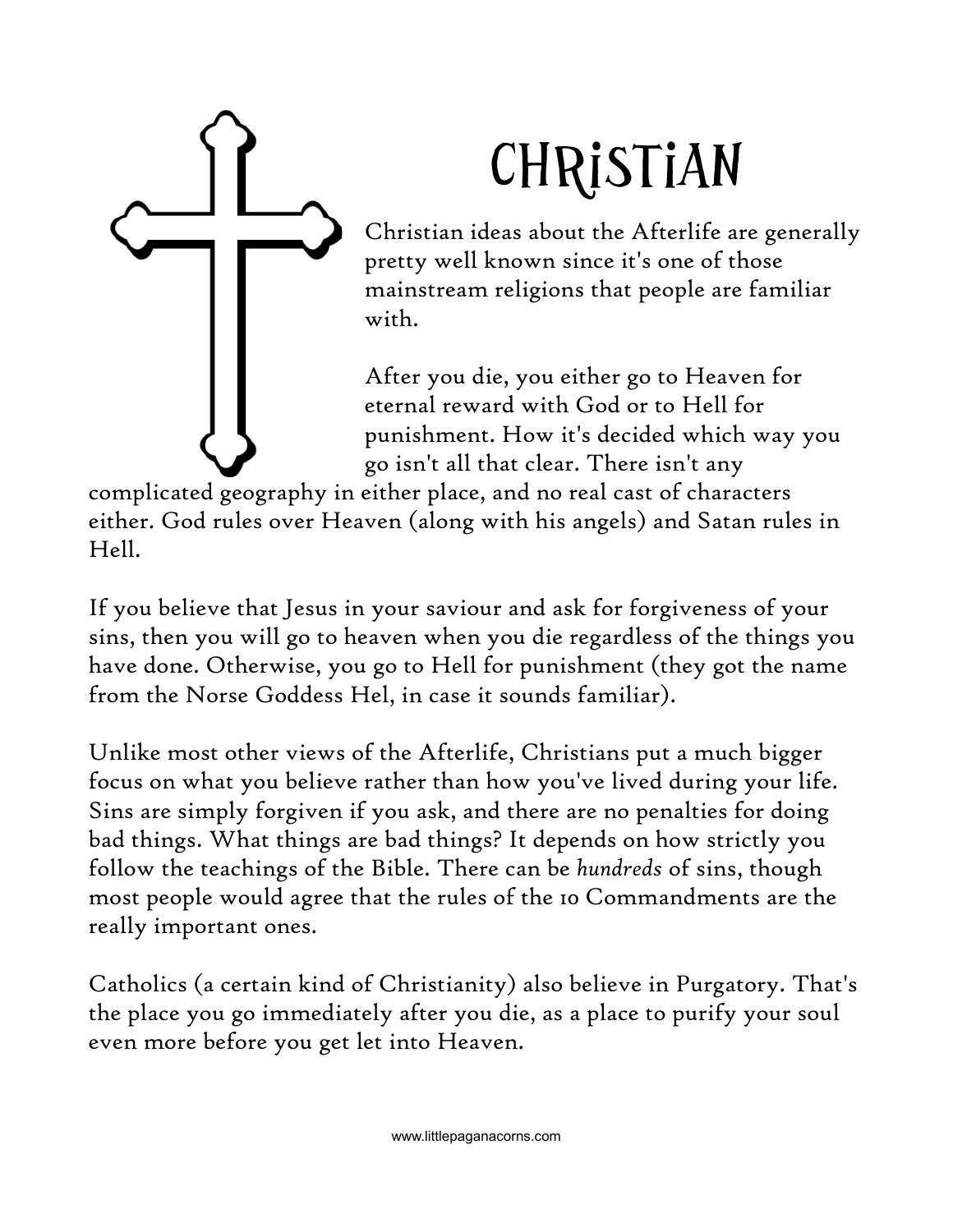### 10 commandments

Worship no other Gods

Do not worship any idols or images

Respect the name of God

Rest on the Sabbath (Sunday)

Honor your mother and father

Do not kill

Honor your husband or wife

Don't steal

Don't lie about your neighbor

Don't desire your neighbor's things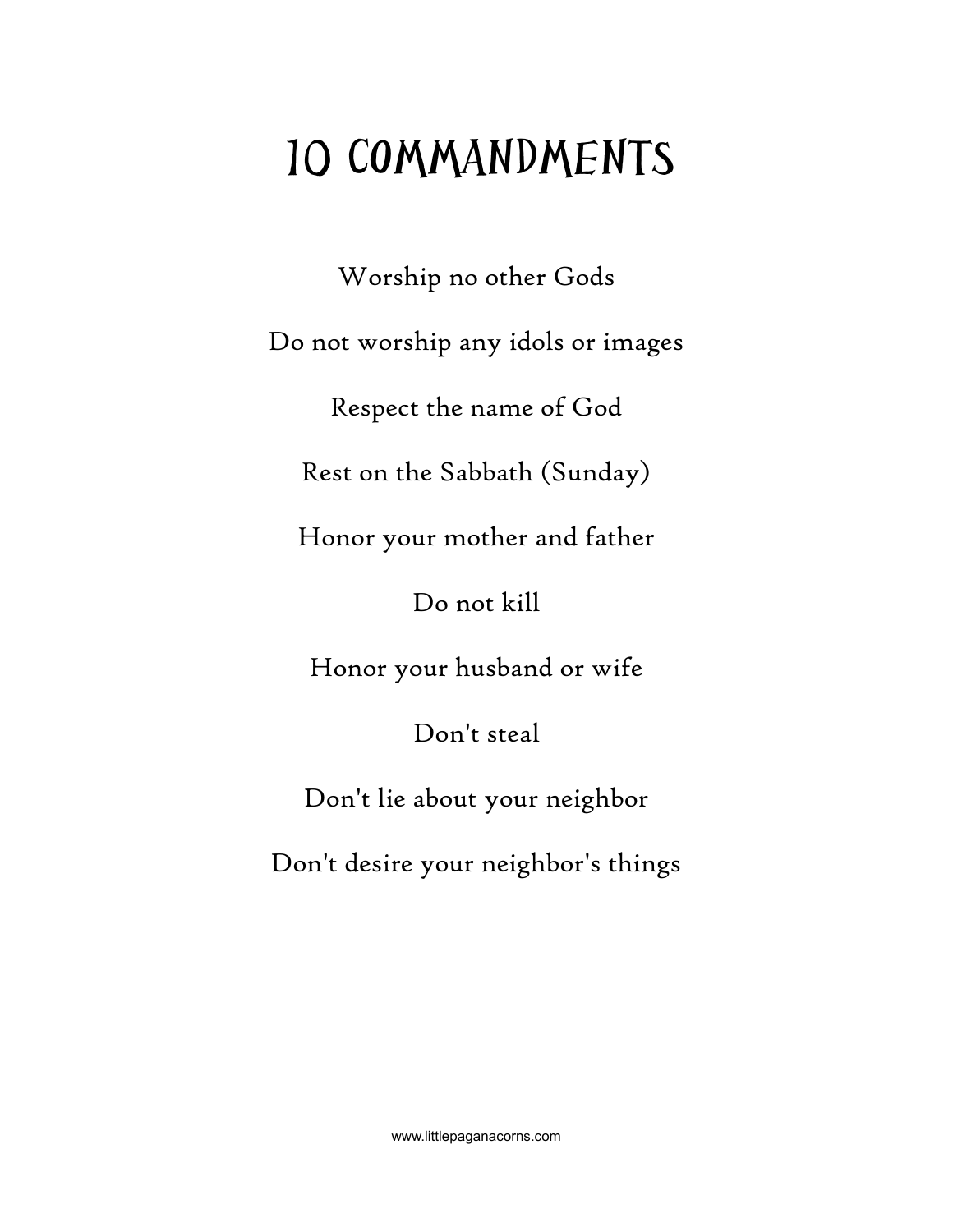

## Jewish

We couldn't really talk about major religions without mentioning Judaism, but there really isn't much to say.

The Jewish faith is filled with various rules and moral guidelines (depending on how strict you live

your life), so it can be a bit of a surprise that there is almost nothing about the Afterlife in their beliefs.

Jewish people live by these rules because God has commanded them to, and they focus on their lives *now*. Heaven or Hell is not much of a concern, though some believe that souls receive reward in Gan Edan or punishment in Gehenna.

At the same time, there is also the belief that the dead will be physically resurrected when the Messiah comes to bring a new age of peace and prosperity to Earth.

In either case, it's known as Olam Ha-Ba, which means "the world to come". Not all scholars agree on what it means, so we sill just leave it at that.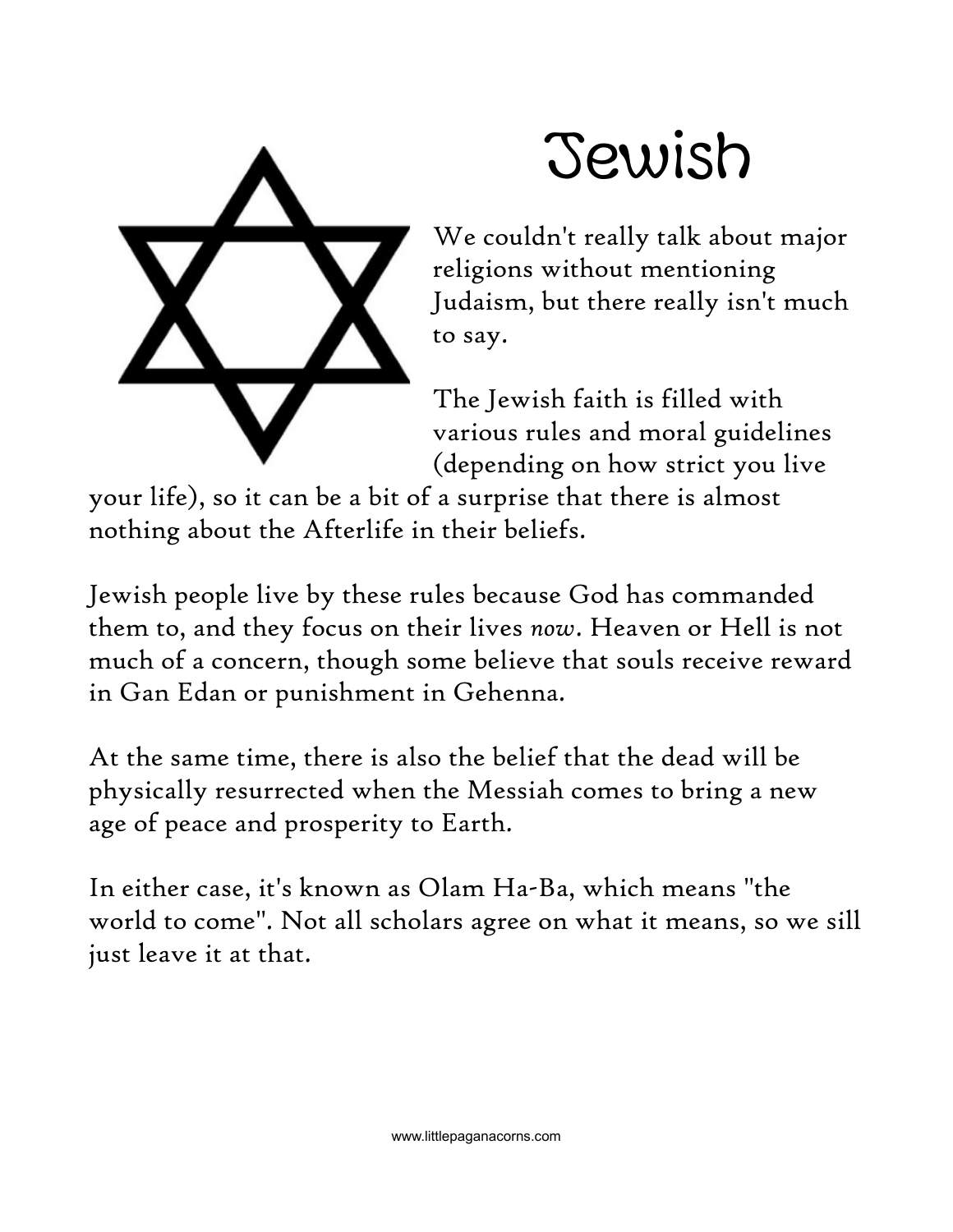## And a Few More.....

#### Shinto

After death, your spirit joins the world of the Kami and is believed to watch over and help your remaining family and descendants.

#### Native American

Well, there were many hundreds of Native American tribes before European explorers came, and that means many hundred different ideas about the Afterlife. Generally, tribes believed in other worlds than this one, where spirits (both good and bad) existed. Some felt that our souls went to one of these places after death, but many thought that we reincarnated and returned to this world.

#### Santeria, Lukumi and Vodou

All of these African religions have been well-blended with Christian and Catholic ideas, there can be a strong belief in Heaven and Hell though most followers focus on their present life on Earth rather than the Afterlife. Sometimes, Heaven and Hell are just where the Gods or spirits live but not where our own souls go after death.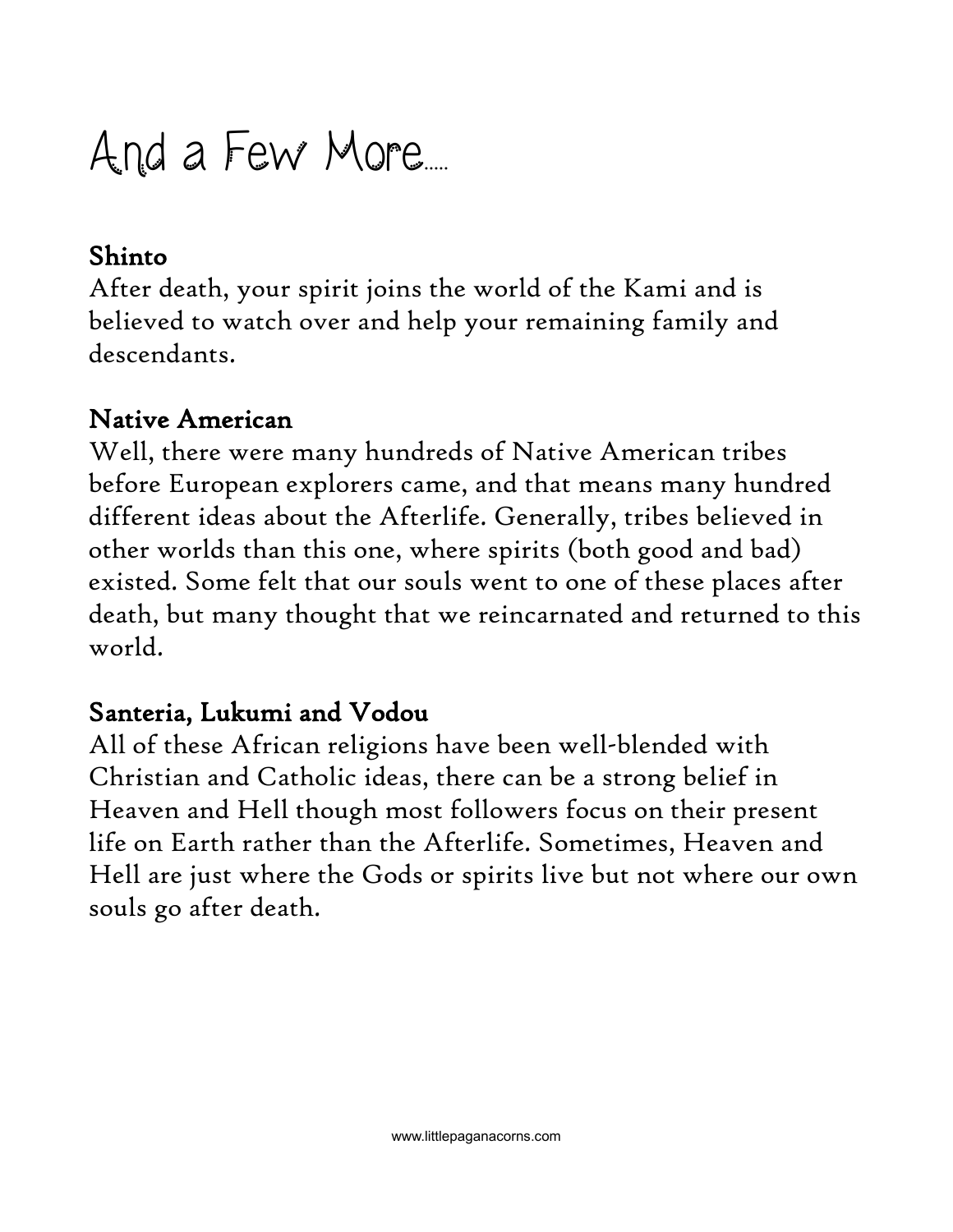### Keep Exploring the Afterlife!

Which of these Afterlife ideas sounds the most interesting? Why?

Read through all 42 negative confessions of the Egyptians. Do you think it would be hard to avoid all 42 of them?

Do you believe something different from the ideas shown here? Describe the Afterlife as you see it.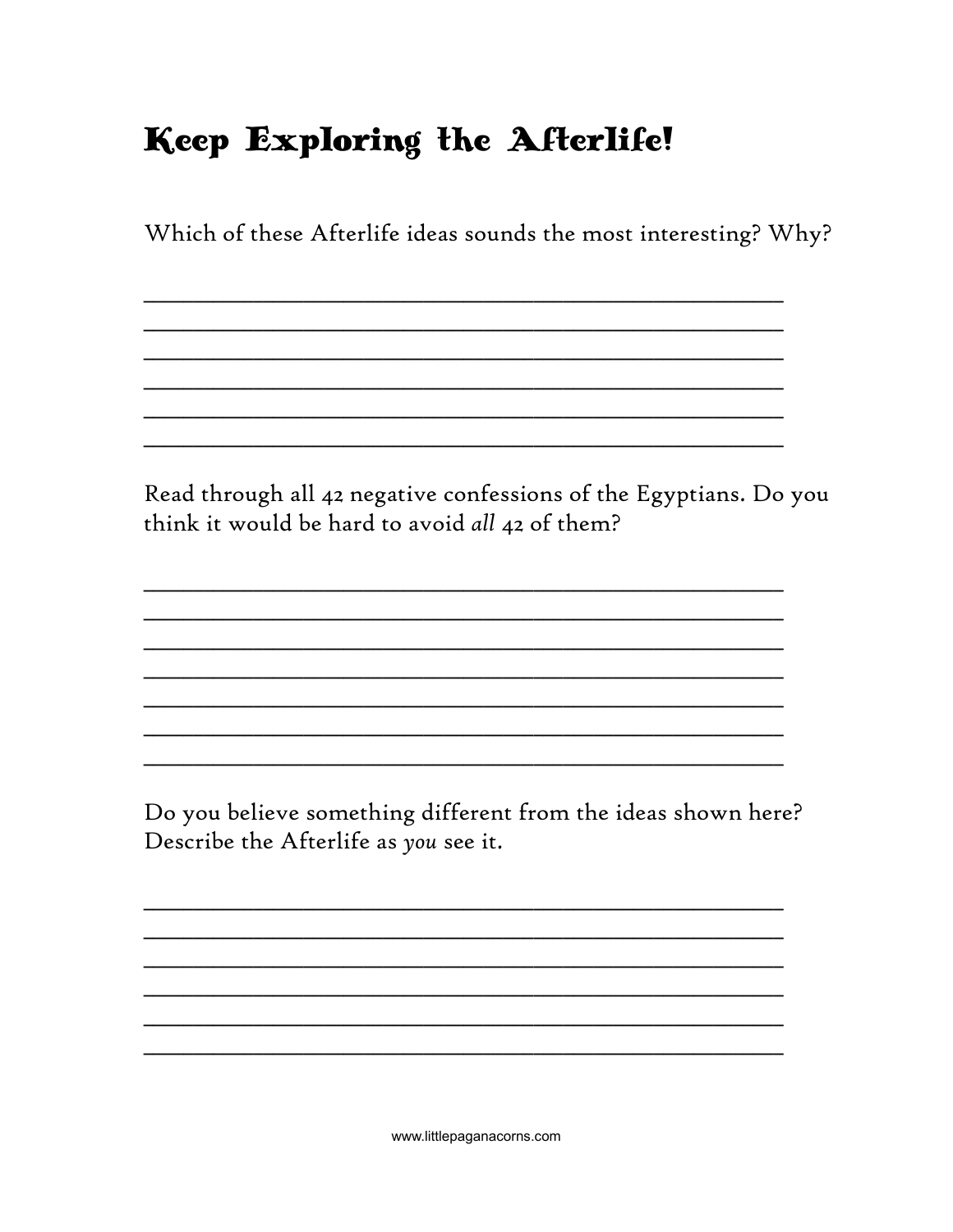Pick any 2 Afterlife beliefs, and see what things that are the same and things that are different:

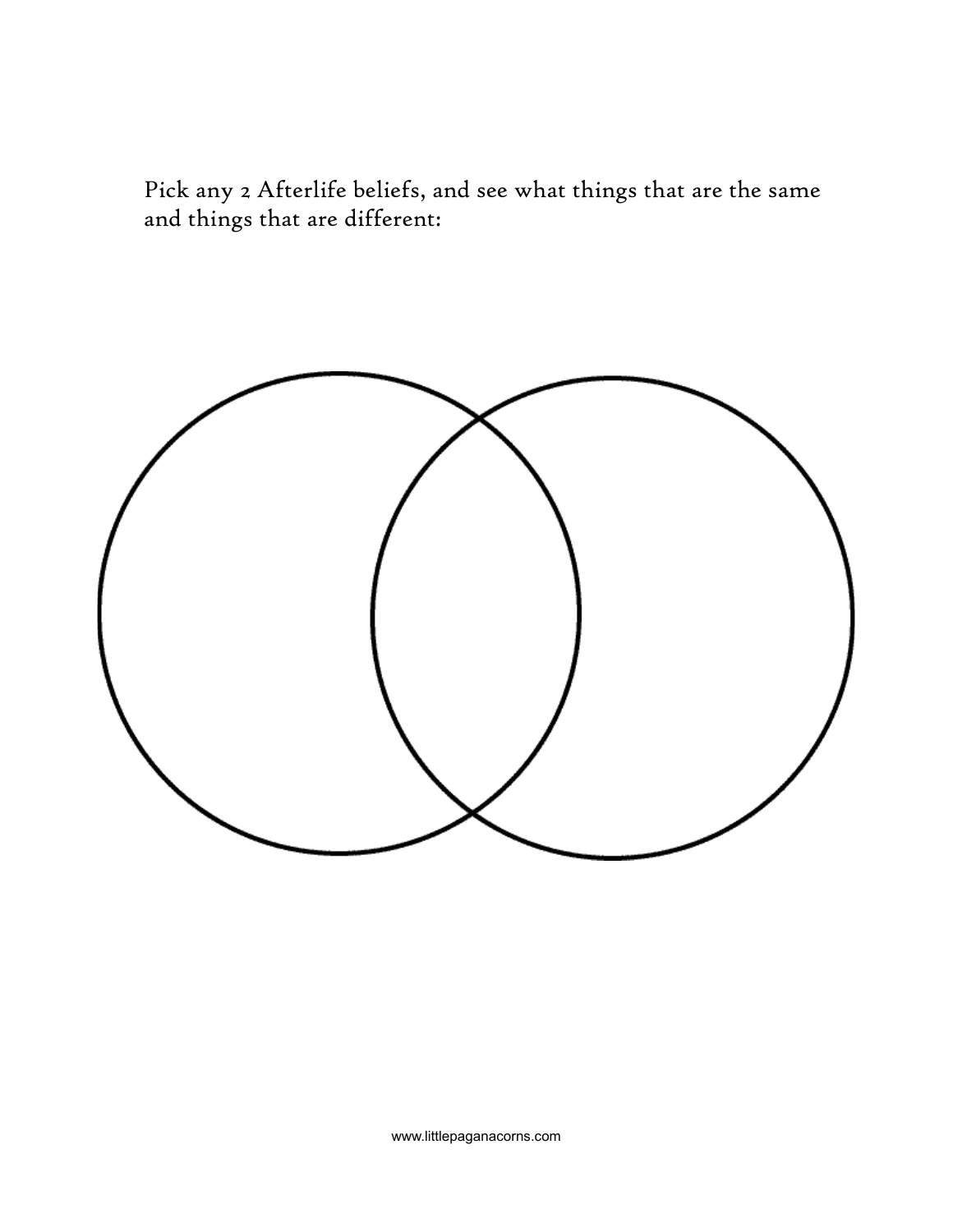